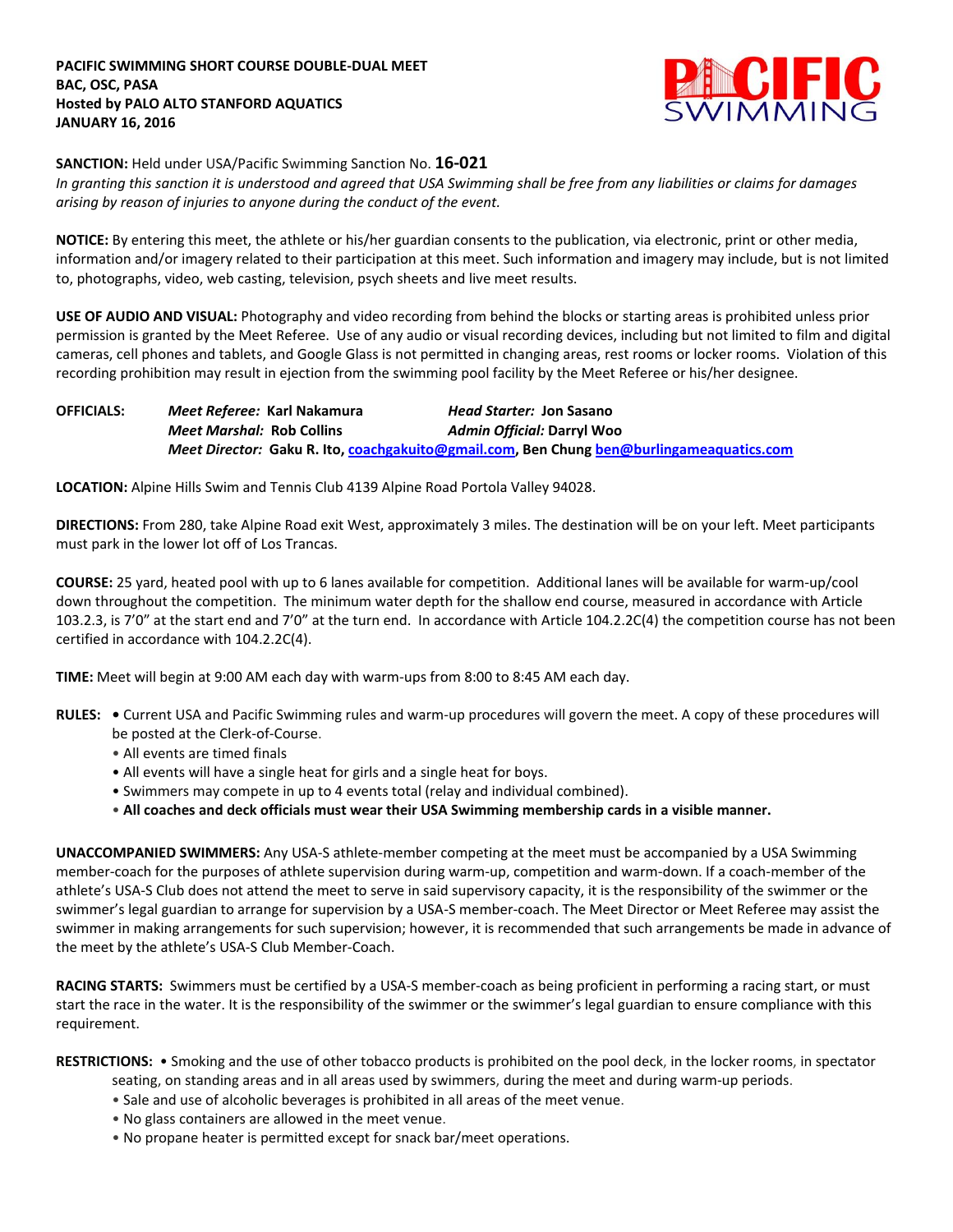- All shelters must be properly secured.
- Changing into or out of swimsuits other than in locker rooms or other designated areas is prohibited.

• Destructive devices, to include but not limited to, explosive devices and equipment, firearms (open or concealed), blades, knives, mace, stun guns and blunt objects are strictly prohibited in the swimming facility and its surrounding areas. If observed, the Meet Referee or his/her designee may ask that these devices be stored safely away from the public or removed from the facility. Noncompliance may result in the reporting to law enforcement authorities and ejection from the facility. Law enforcement officers (LEO) are exempt per applicable laws.

**ELIGIBILITY:** • Swimmers competing at this meet must be members of BAC, OSC or PASA.

• Swimmers must be current members of USA-S and enter their name and registration number on the meet entry card as they are shown on their Registration Card. If this is not done, it may be difficult to match the swimmer with the registration and times database. The meet host will check all swimmer registrations against the SWIMS database and if not found to be registered, the Meet Director shall accept the registration at the meet (a \$10 surcharge will be added to the regular registration fee). Duplicate registrations will be refunded by mail.

• Unattached swimmers currently training with BAC, OSC, or PASA may compete, but may not score team points.

Unattached swimmers will be seeded the same as attached swimmers

- Entries with **"NO TIME" will be accepted.**
- The swimmer's age will be the age of the swimmer on the first day of the meet.

**ENTRY FEES**: There are no entry fees.

**TEAM ENTRIES:** Team entry files must be submitted to Darryl Woo [\(dwoo94044@comcast.net\)](mailto:dwoo94044@comcast.net) by Wednesday, January 13, 2016.

**RELAY ENTRIES:** Relays must be submitted with the team entry file along with individual entries. Any changes to relays must be reported to the Admin Official before the conclusion of the meet. The 200 Mixed Medley Relay (Events 19 and 20) must compete with a combination of 2 girls and 2 boys.

**SEEDING**: The meet will be pre-seeded.

**SCRATCHES**: There is NO penalty for a swimmer entered in this meet that misses his/her event.

**SCORING:** The meet will be scored as a double-dual meet, with final scores between BAC-OSC, OSC-PASA and BAC-PASA. There is a limit of three (3) scoring individual swimmers per event per team, and a limit of two (2) scoring relays per team.

## **Each individual event and relay event will be scored as below:**

| Individual $1^{st}$ $2^{nd}$ $3^{rd}$ $4^{th}$ $5^{th}$ |  |  | Relay $1^{st}$ $2^{nd}$ $3^{rd}$ |  |  |
|---------------------------------------------------------|--|--|----------------------------------|--|--|
| 6 4 3 2 1                                               |  |  | $8 \t 4 \t 2$                    |  |  |

**AWARDS:** None

**ADMISSION:** Free. Programs will not be available for purchase.

**SNACK BAR:** A snack bar will be available during the meet.

**HOSPITALITY:** Light hospitality will be available for working officials and coaches, to be provided by each team.

**MISCELLANEOUS**: No overnight parking allowed. No noise makers allowed in pool facility. Parents please respect the area designated for coaches and officials (i.e. do not sit or stand in front of coaches or officials)